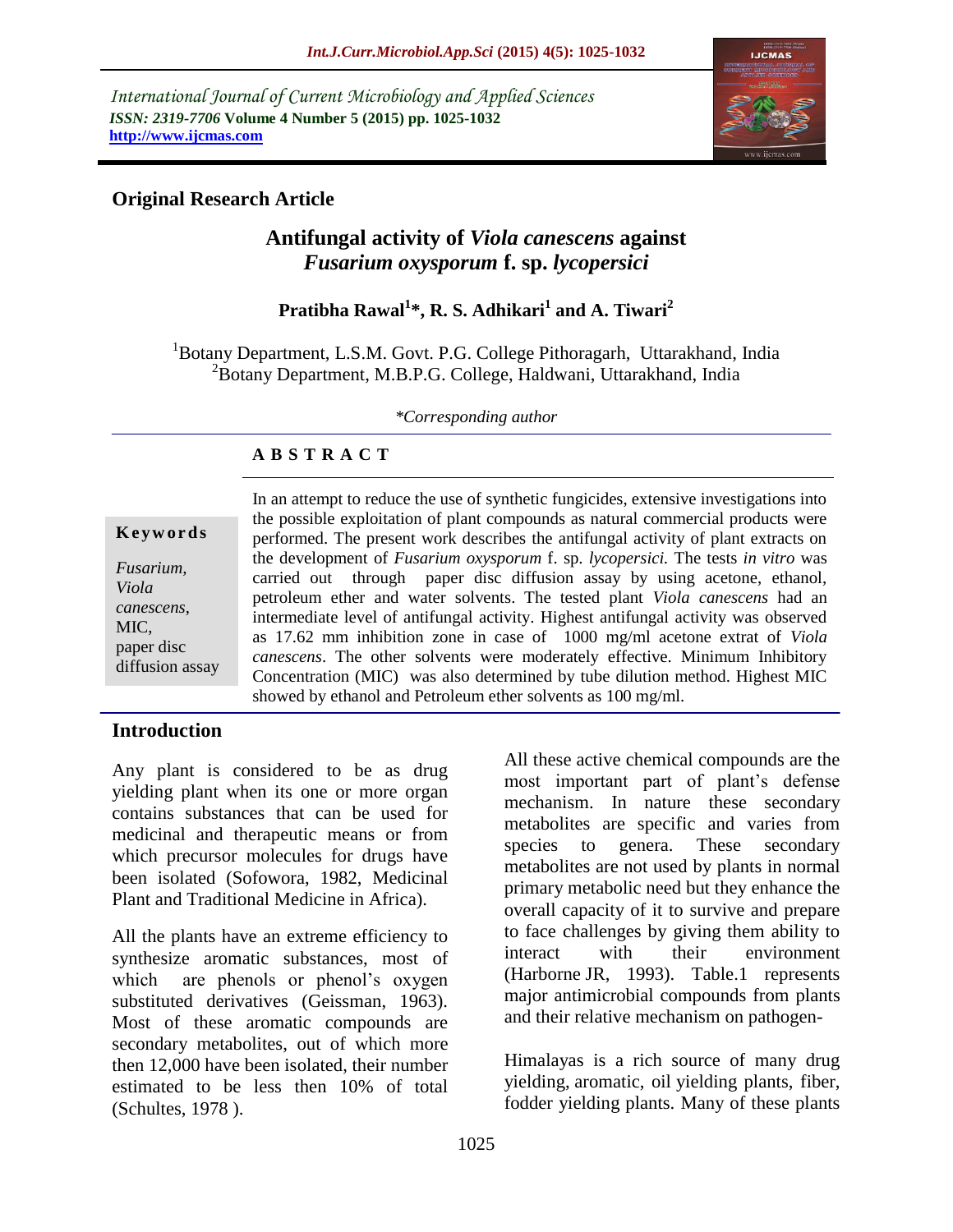possess alkaloids, glycoside alkaloids, resins and other secondary metabolites for which they have been badly exploited to fulfill the daily drug need of common people.

In present study medicinal plant has been selected to know its antifungal activity. The description of this plant species is as follows;

*Viola* is a [genus](http://en.wikipedia.org/wiki/Genus) of [flowering plants](http://en.wikipedia.org/wiki/Flowering_plant) of [family](http://en.wikipedia.org/wiki/Family_(biology)) Violaceae. It is the largest genus in the family, containing between 525 and 600 species (Ning *et al*., 2012 ). It is a nearly prostrate herb found in the Himalayas, from Kashmir to NE India, at altitudes of 1500- 2400 m. Basically it is native to India ,China and Bhutan. Commonly it is called as Himalayan white violet.

*Viola canescens* has pale violet, often almost white, flowers ranging 1-1.8 cm across, with a short blunt spur, and hairy sepals, on erect stalks 5-15 cm. long. Sepals are five in number, Petals are up to 1.5 cm long, and about 4 mm broad, obovate, obtuse, upper two are wedge-shaped, while two lateral ones are narrower and bearded at the base, marked with dark coloured streaks. Its Lower most petals is the shortest, patterned with dark coloured stripes. Usually its Leaves are ovate-heartshaped to kidneyshaped with a blunt tip. Leaves are thick and hairy. Leaf stalks are also covered with hairs oriented towards base Stipules are lanceshaped. Its Flowering time is March to June (M. Adnan and D. Hischer, 2010).

Many species contains [antioxidants](http://en.wikipedia.org/wiki/Antioxidant) called [anthocyanins.](http://en.wikipedia.org/wiki/Anthocyanin) The chemical components found in *V. canescens* include methyl salicylate alkaloid violin, glycoside viola quercitrin, saponins, and glucosides (Rana *et al.,* 2010).

*V. canescens* is effective when used as carminative, demulcent, astringent, antipyretic, diaphoretic, and purgative properties. Plant is anticancerous in action and is used to treat nervous disorders (Ahmad *et al.,* 2012 ; Hussain *et al.,* 2011; M. Adnan and D. Hlscher, 2010).

Tomato (*Lycopersicon esculentum* Mill.), one of the most important vegetable in many countries has a worldwide economic and nutritive importance (Khoso, 1994). Fusarium wilt of tomato caused by *Fusarium oxysporum* f. sp. *lycopersici,* one of a limiting factor in the production of tomato and accounts for yield losses annually. This study aimed to determine the influence of *Viola canescens* at different concentration, on the *in vitro* growth of *Fusarium oxysporum* f. sp. *lycopersici*.

### **Materials and Methods**

Plant samples (whole plant) was air dried under shade at room temperature for 2 weeks, then ground to fine powder using a laboratory mill. Powders were packed in air tight bags, weighed and stored at 4 ºC.

Organic and water extracts were prepared for plant sample. 3.0 gram of organic extracts were prepared by extracting sample successively with acetone, ethanol and petroleum ether in a ratio of 1:5. The resultant extract was weighed and stored in airtight sample bottles. For the water extracts, plant powder of sample was soaked in distilled water. All the extracts were oven evaporated till complete dryness for 5 -7 days at 30  $\pm$ 2 °C. Plant extract was second time extracted with DMSO. 200 mg of each extract was weighed into a sterilized sample bottle and dissolved in DMSO (Sigma) to make a concentration of 200 mg/ml.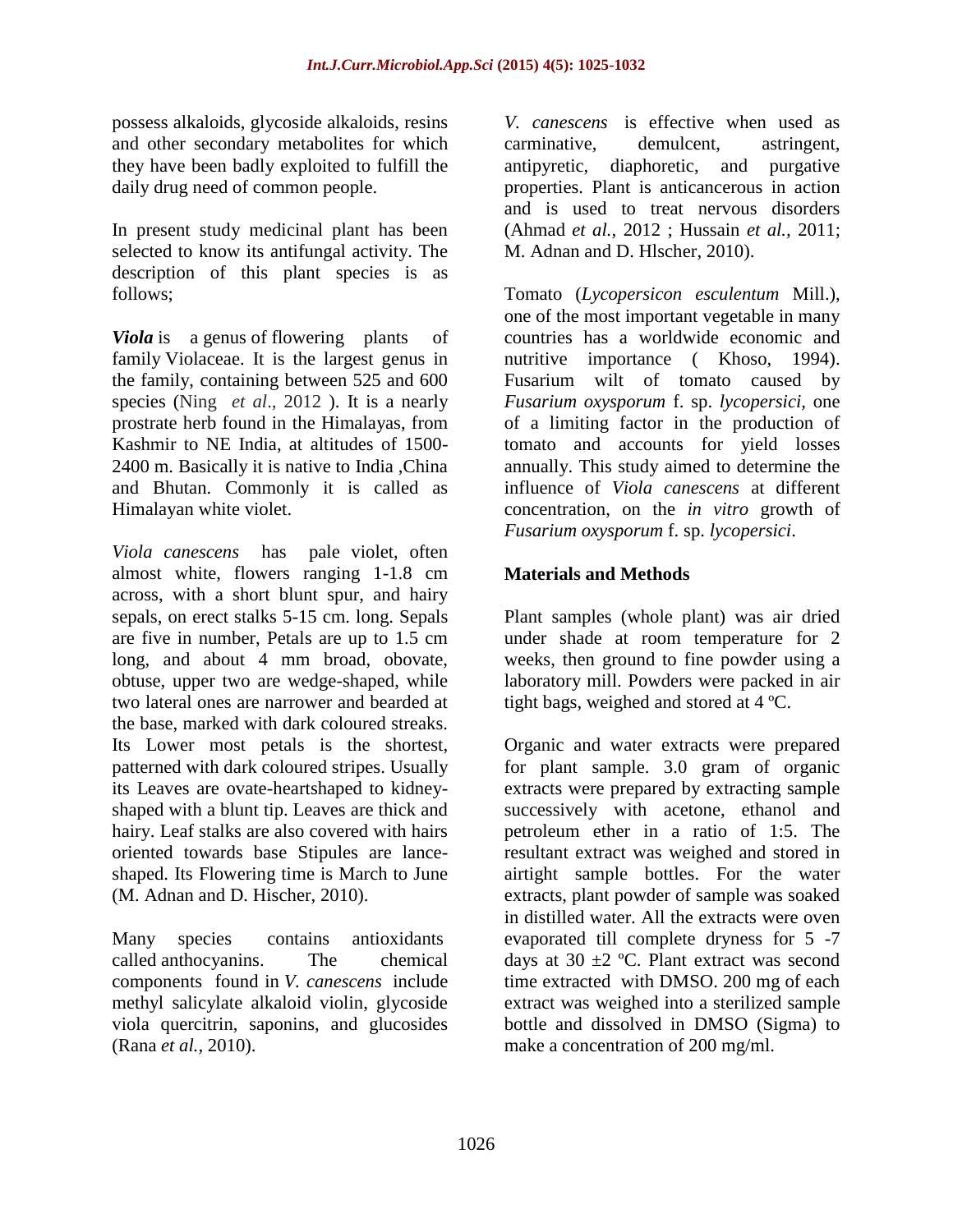Microorganism used in this study *Fusarium oxysporum* f.sp. *lycopersici* was obtained from Microbial Type Culture Collection MTCC, Institute of microbial technology, Chandigarh. Fungus culture (MTCC 1755) was maintained in Potato sucrose agar medium for an optimum pH of 6.8.

The fungal spore suspension was prepared by the addition of a loopful of fungal spores in a 5 ml of sterile distilled water and 1 ml Tween 20. Then 0.1 ml fungal spore suspension was mixed well in aseptic conditions and spread evenly on the petridishes containing 20 ml of solidified potato sucrose agar.

#### **Antimicrobial activity**

In Paper disc method Some amount of Potato Sucrose Agar (PSA) was dispersed in petridishes and allowed to solidify. A micropipette will be used to introduce 0.1 ml. spores on agar medium and spread with glass rod spreader under sterile conditions. Sterilized discs (6 mm, Whatmann No. 1 filter paper) will be prepared by soaking in different concentrations of the extracts ie, 250, 500, 750, 1000 mg/ml for 6 hour. The discs will be then removed and allowed to dry. To assay for antifungal activity various discs impregnated with different concentrations of the extracts will be placed on the fungal spore or mycelium with the help of sterilized forceps. The petridishes incubated at 35 °C for 48 h. Antifungal activity will be determined by measurement of the zone of inhibition around the discs after the period of incubation.

#### **Determination of Minimum Inhibitory Concentration (MIC)**

The MIC is defined as the lowest concentration of antibiotics or plant extracts that did not show any growth of tested pathogens. The entire test sample of eight

medicinal plants were dissolved in acetone, aqueous, ethanol and petroleum ether solvents to dilute the highest concentration (1000 mg/ml DMSO) to be tested and then serial dilutions were made to get 4 different concentrations of 1000, 100, 10 and 1 mg/ml in sterile test tubes containing standardized inoculums (Ramasamy *et al.,* 2014).

Each culture tube contains 2 ml culture medium, 1 ml of plant extrcats and 0.1 ml individual microorganism. These tubes were incubated at 37º C for 24 hours. The MIC determination for aqueous extracts were performrd in distilled water instead of DMSO. The growth of the organism for each dilution was observed and thus the MIC was evaluated.

Experiments were performed in the<br>laboratory of L.S.M.G.P.G. college laboratory of L.S.M.G.P.G. college Pithoragarh.

## **Data analysis**

Data from antifungal activity screening were analyzed using simple statistics from Microsoft Excel and recorded in appropriate tables as mean  $\pm$  standard deviation of mean. Data from Minimum Inhibitory Concentration (MIC) were recorded in Table-3, as  $+$  for a positive test result and for a negative test result.

## **Result and Discussion**

Table -2 showed that the whole plant extract of *Viola canescens* was moderately effective against the tested pathogen *Fusarium oxysporum* f.sp. *lycopersici*. The acetone extract showed no inhibition zone at 250 mg/ml concentration. 500 mg/ml concentration was moderately effective with 8.1 mm inhibition zone. At 750 mg/ml and 1000 mg/ml the zone of inhibition were observed as 8.25 mm and 17.62 mm.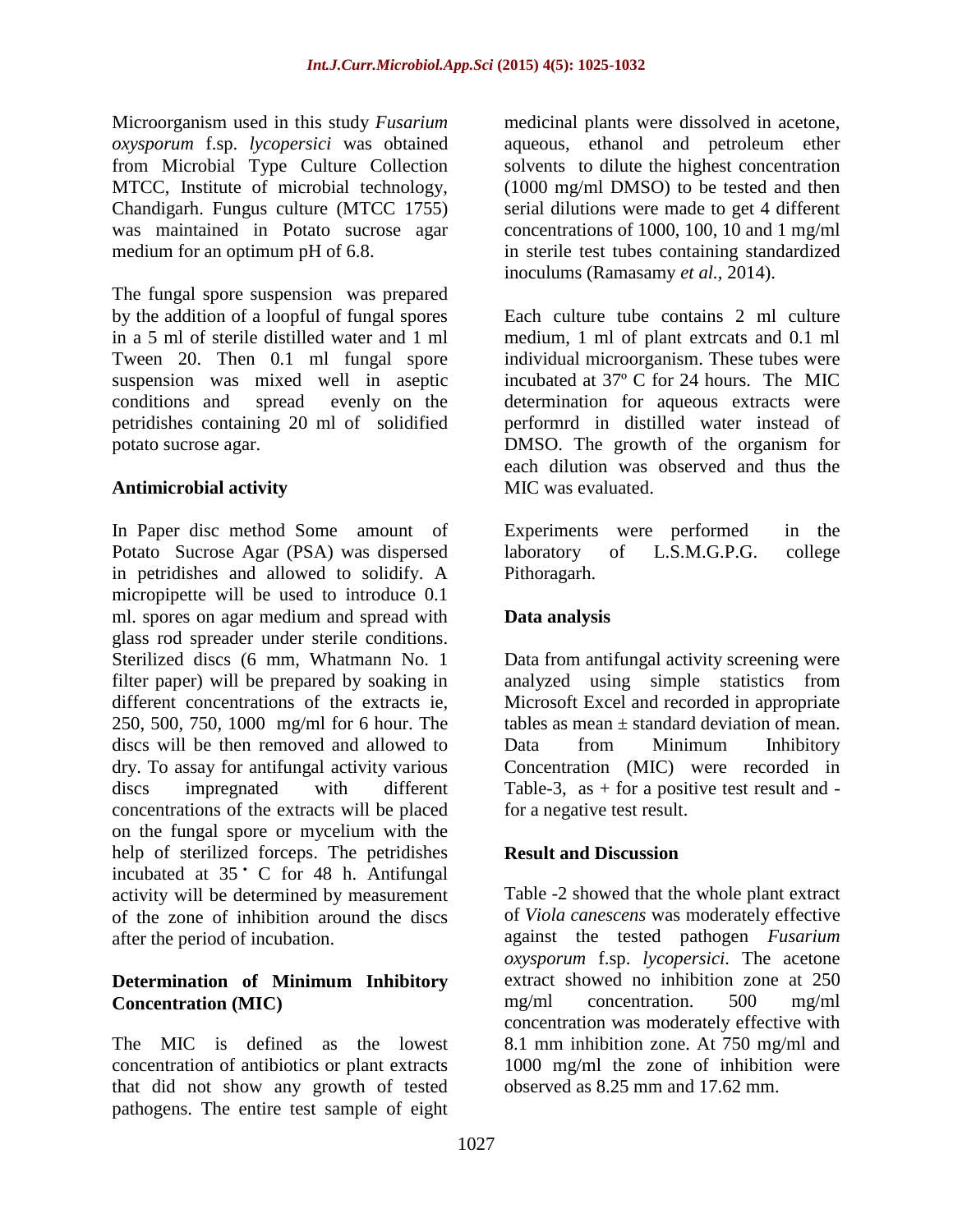|                                | Table.1 Major classes of antimicrobial compounds from plants |                                                                |                                                                                                 |                                              |  |  |  |
|--------------------------------|--------------------------------------------------------------|----------------------------------------------------------------|-------------------------------------------------------------------------------------------------|----------------------------------------------|--|--|--|
| <b>Class</b>                   | <b>Subclass</b>                                              | <b>Example(s)</b>                                              | <b>Mechanism</b>                                                                                | <b>Reference(s)</b>                          |  |  |  |
| Phenolics                      | Simple<br>phenols                                            | Catechol                                                       | Substrate deprivation                                                                           | Phillipson<br>J<br>D,<br>1987.               |  |  |  |
|                                |                                                              | Epicatechin                                                    | Membrane disruption                                                                             | Toda et al., 1992.                           |  |  |  |
|                                | Phenolic<br>acids                                            | Cinnamic acid                                                  |                                                                                                 | Fernandez et al.,<br>1996.                   |  |  |  |
|                                | Quinones                                                     | Hypericin                                                      | <b>Bind</b><br>adhesins,<br>to<br>complex with cell wall, Duke J A, 1985.<br>inactivate enzymes |                                              |  |  |  |
|                                | Flavonoids                                                   | Chrysin                                                        | Bind to adhesions                                                                               | Perrett<br>et<br>al., 1995.                  |  |  |  |
|                                | Flavones                                                     |                                                                | Complex with cell wall                                                                          |                                              |  |  |  |
|                                |                                                              | Abyssinone                                                     | Inactivate enzymes                                                                              | <b>Brinkworth</b><br><i>et</i><br>al., 1971. |  |  |  |
|                                |                                                              |                                                                | Inhibit<br><b>HIV</b><br>reverse<br>transcriptase                                               | Ono et al., 1989.                            |  |  |  |
|                                | Flavonols                                                    | Totarol                                                        |                                                                                                 | Kubo et al., 1993.                           |  |  |  |
|                                | Tannins                                                      | Ellagitannin                                                   | Bind to proteins                                                                                | Schultz J C, 1988.                           |  |  |  |
|                                |                                                              |                                                                | Bind to adhesions                                                                               | Scalbert A, 1991.                            |  |  |  |
|                                |                                                              |                                                                | Enzyme inhibition                                                                               | Haslam E,1996.                               |  |  |  |
|                                |                                                              |                                                                | Substrate deprivation                                                                           | Brownlee et al.,                             |  |  |  |
|                                |                                                              |                                                                | Complex with cell wall                                                                          | 1990.                                        |  |  |  |
|                                |                                                              |                                                                | Membrane disruption                                                                             |                                              |  |  |  |
|                                |                                                              |                                                                | Metal ion complexation                                                                          |                                              |  |  |  |
|                                | Coumarins                                                    | Warfarin                                                       | Interaction with<br>eucaryotic DNA<br>(antiviral activity)                                      | <b>Brandao</b><br>al.<br>et<br>1997.         |  |  |  |
| Terpenoids,<br>essential oils  |                                                              | Capsaicin                                                      | Membrane disruption                                                                             | Cichewicz R H,<br>1996.                      |  |  |  |
| Alkaloids                      |                                                              | Berberine                                                      | Intercalate into cell wall Atta-ur-Rahman<br>and/or DNA                                         | M I, 1995.                                   |  |  |  |
|                                |                                                              | Piperine                                                       |                                                                                                 |                                              |  |  |  |
| Lectins<br>and<br>polypeptides |                                                              | Mannose-specific Block viral<br>agglutinin                     | fusion<br><sup>or</sup> Meyer et al., 1997.<br>adsorption                                       |                                              |  |  |  |
|                                |                                                              | Fabatin                                                        | Form disulfide bridges                                                                          |                                              |  |  |  |
| Polyacetylenes                 |                                                              | 8S-Heptadeca-<br>$2(Z), 9(Z)$ -diene-<br>$4,6$ -diyne-1,8-diol |                                                                                                 |                                              |  |  |  |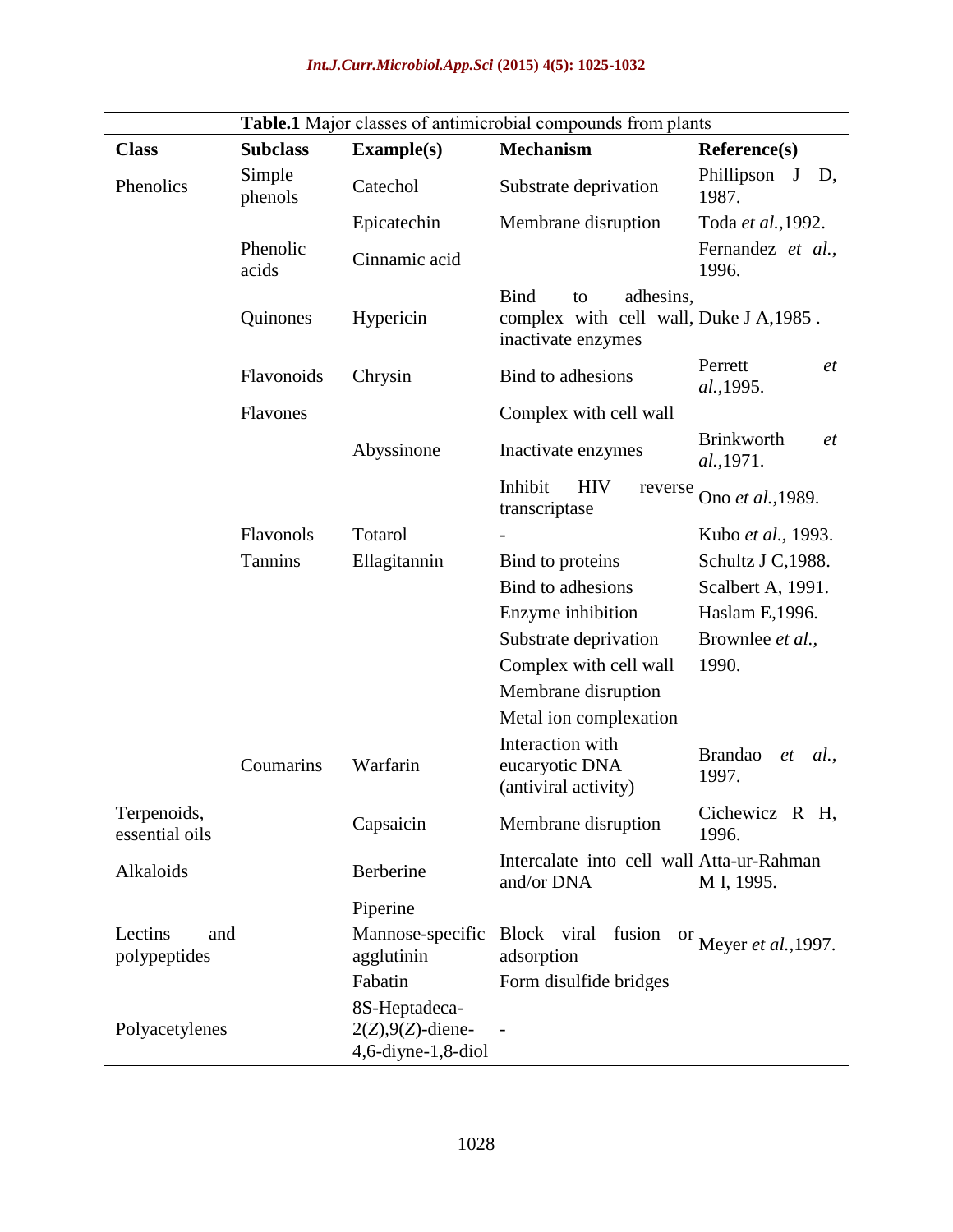| Plant                                           |                | Mean Inhibition Zone in various solvents   |                                |                                     |                  |
|-------------------------------------------------|----------------|--------------------------------------------|--------------------------------|-------------------------------------|------------------|
| Name                                            | Concentration- |                                            |                                |                                     |                  |
| Viola                                           | $s$ (mg/ml)    | Acetone                                    | Aqueous                        | Ethanol                             | P.E.             |
| canescens<br>(After<br>adding 30 µl<br>extract) | 250            | $\overline{0}$<br>$\overline{0}$<br>$^{+}$ | $\theta$<br>$\theta$<br>$^{+}$ | $\Omega$<br>$\overline{0}$<br>$+$   | $10.12 \pm 0.8$  |
|                                                 | 500            | $8.12 \pm 1.4$                             | $\theta$<br>$\theta$<br>$\pm$  | $\Omega$<br>$\overline{0}$<br>$\pm$ | 9.7<br>$\pm$ 0.2 |
|                                                 | 750            | $8.25 \pm 1.3$                             | $\theta$<br>$\theta$<br>$\pm$  | $\Omega$<br>$\theta$<br>$+$         | $12.37+$<br>0.9  |
|                                                 | 1000           | $17.62 \pm$<br>-1.4                        | $\theta$<br>$\theta$<br>$\pm$  | $14.32 \pm$<br>1.3                  | $14.75 \pm 1.7$  |

**Table.2** In -vitro antifungal activity of *Viola canescens* whole plant extract at various concentrations against fungal pathogen *Fusarium oxysporum* f.sp. *lycopersici*

Results are the mean of four replications  $\pm$  S.D

**Table.3** MIC determination for various solvents of *Viola canescens* against *Fusarium oxysporum* f.sp. *lycopersici*

| Plant      | Concentration   Acetone |      | Aqueous | Ethanol | P.E. |
|------------|-------------------------|------|---------|---------|------|
| Name       | (mg/ml)                 |      |         |         |      |
| Viola      | 1000                    |      |         |         |      |
| canescens  | 100                     |      |         |         |      |
|            | 10                      |      |         |         |      |
|            |                         |      |         |         |      |
| <b>MIC</b> |                         | 1000 |         | 100     | 100  |

+ Growth ; - No growth

**Graph.1** Antifungal activity of *Viola canescens* **Graph.2** MIC for *Viola canescens*



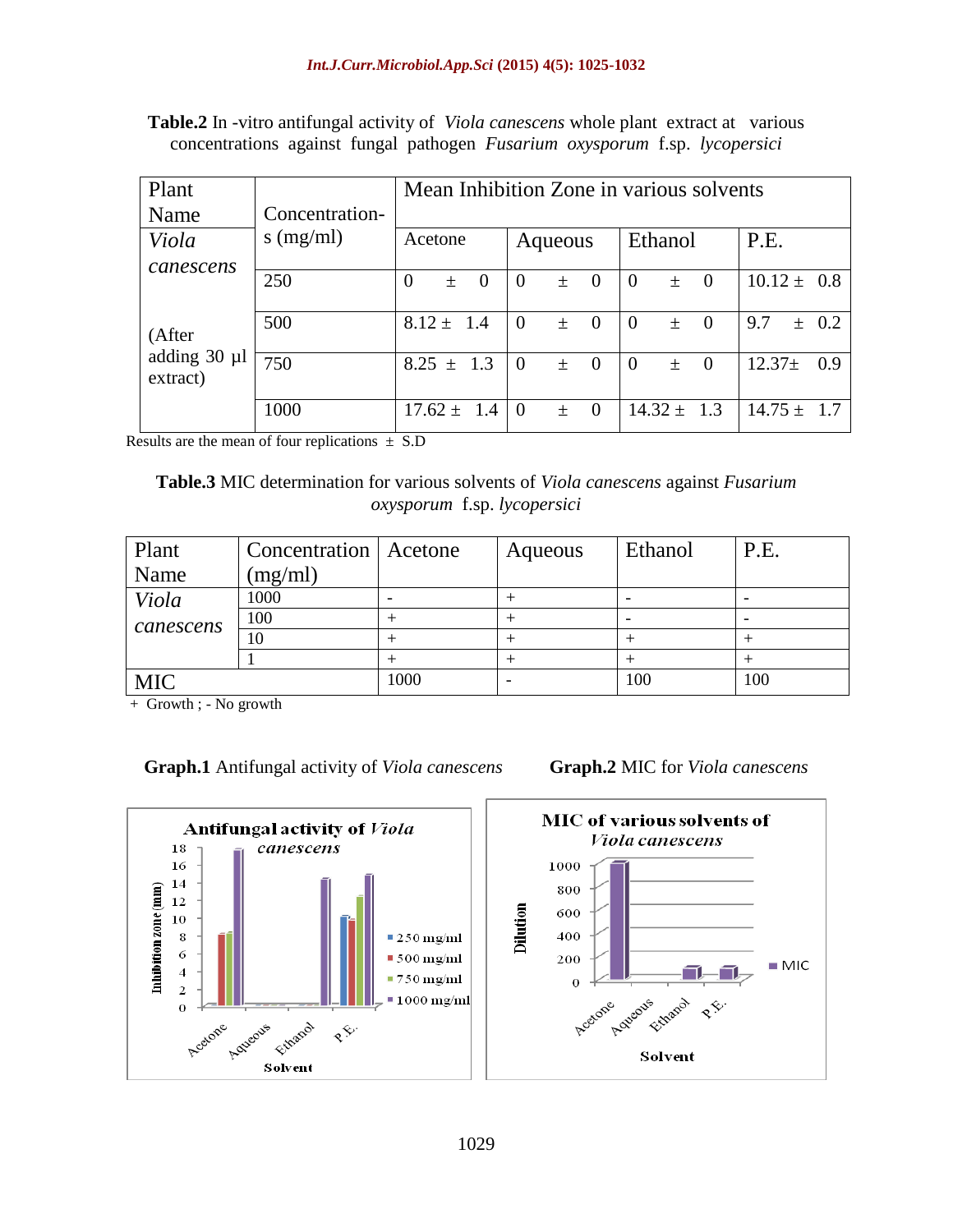

**Figure.3** Antifungal activity of ethanol **Figure.4** Antifungal activity of P.E.



Aqueous extract of *V. canescens* showed no effectiveness against tested pathogen at any concentration. Its ethanol extract proved to be effective at only 1000 mg/ml concentration with inhibition zone of 14.32 mm. While petroleum ether extract showed 10.12 mm inhibition zone at 250 mg/ml concentration. 500 mg/ml concentration was effective with 9.7 mm inhibition zone. 12.37 mm inhibition zone was observed at 750

**Figure.1** Antifungal activity of acetone **Figure.2** Antifungal activity of aqueous extract of *Viola canescens* extract of *Viola canescens*



extract of *Viola canescens* extract of *Viola canescens*



mg/ml concentration. And 1000 mg/ml concentration of *V. canescens* showed 14.75 mm. zone of inhibition.

MIC of acetone extract of *Viola canescens*  was observed to be as 1000 mg/ml. Aqueous extract was not effective at any concentration with overall visible growth. Ethanol extract of *V. canescens* showed MIC at 100 mg/ml while similar 100 mg/ml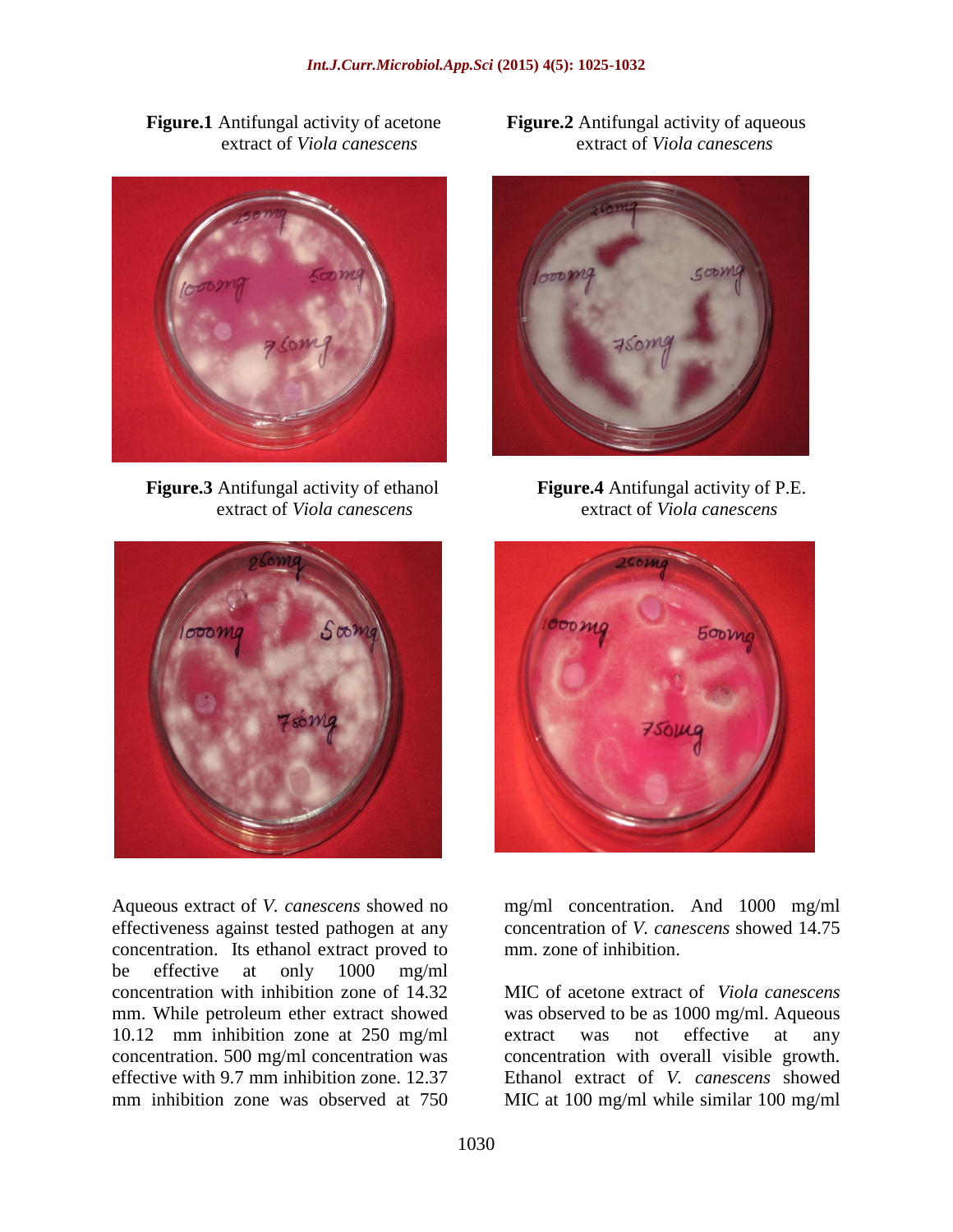MIC was observed in case of petroleum ether extract of *V. canescens* (Table-3).

The use of phytochemicals derived from plants, with known antimicrobial properties, are of great significance to medicinal treatments (Nagesh and Shanthamma, 2009). *Viola canescens* was also found moderately effective as antifungal against exposed pathogen (Banaszczak WE 2005; Muhammad *et al.,* 2013; Dwarika Prasad, 2014).

Therefore, bio-pesticides (botanicals and bio-agents) made from *Viola canescens* may be used as an alternative to pesticides to minimize the wilt disease of the crops as they are environmental safe.

#### **References**

- Ahmad, K. S., Qureshi, R., Hameed, M., Ahmad, F. and Nawaz, T. (2012)."Conservation assessment and medicinal importance of some plants resources from Sharda, Neelum valley,
- Azad Jammu and Kashmir, Pakistan." *International Journal of Agriculture and Biology*. 14( 6): 997– 1000.
- Atta-ur-Rahman and Choudhary, M.I. (1995). Diterpenoid and steroidal alkaloids. *Nat Prod Rep*.;12:361–379.
- Brinkworth, R. I., Stoermer, M. J., Fairlie, D. P. (1992). Flavones are inhibitors of HIV-1 proteinase. *Biochem Biophys Res Commun*. 188:631–63.
- Brownlee, H. E., McEuen A. R., Hedger J., Scott I. M. (1990). Anti-fungal effects of cocoa tannin on the witches' broom pathogen *Crinipellis perniciosa*. *Physiol Mol Plant Pathol*. 36:39–48.
- Brandao, M. G. L., Krettli, A. U., Soares, L. S. R., Nery, C. G. C., Marinuzzi, H. C. (1997). Antimalarial activity of extracts and fractions from *Bidens*

*pilosa* and other *Bidens* species (Asteraceae) correlated with the presence of acetylene and flavonoid compounds. *J Ethnopharmacol*. 1997;57:131–138.

- Cichewicz, R. H. and Thorpe, P. A. (1996). The antimicrobial properties of chile peppers (*Capsicum* species) and their uses in Mayan medicine. *J Ethnopharmacol.* 1996;52:61–70.
- Duke, J. A. (1985). Handbook of medicinal herbs. *Boca Raton, Fla: CRC Press, Inc.*
- Dwarika, P. (2014). Antimicrobial Activities of Whole Plant of *Voila canescens*  and *Bauhinia variegate*. *Biosiences Biotechnoly Research.* 11(1):357-358.
- Fernandes de Caleya R., Gonzalez-Pascual B., Garcia-Olmedo F., Carbonero P. (1972). Susceptibility of phytopathogenic bacteria to wheat purothionins in vitro. *Appl Microbiol*. 23:998–1000.
- Geissman, T. A. *(*1963*).* Flavonoid compounds, tannins, lignins and related compounds*. in Pyrrole pigments, isoprenoid compounds and phenolic plant constituents, eds* Florkin M.*,* Stotz E.

H. *(Elsevier, New York, N.Y).* 9*:*265*.*

- Hussain, A. Bano and Faizan-Ullah. (2011) "Traditional drug therapies from various medicinal plants of Central Karakoram National Park, Gilgit-Baltistan, Pakistan," *Pakistan Journal of Botany*. no. 43, pp. 79–84.
- Ning, Z. L*.* (2012). *[Viola](http://www.annbot.net/PDF/anb49-free/anb49-383i.pdf)  jinggangshanensis* [\(Violaceae\), a new](http://www.annbot.net/PDF/anb49-free/anb49-383i.pdf)  [species from Jiangxi, China.](http://www.annbot.net/PDF/anb49-free/anb49-383i.pdf) *Annales Botanici Fennici.* 49(5): 383-86.
- Harborne, J.B. (1988). Introduction to ecological biochemistry, Third edition. *Academic press, New York.*
- Haslam, E. (1996). Natural polyphenols (vegetable tannins) as drugs: possible